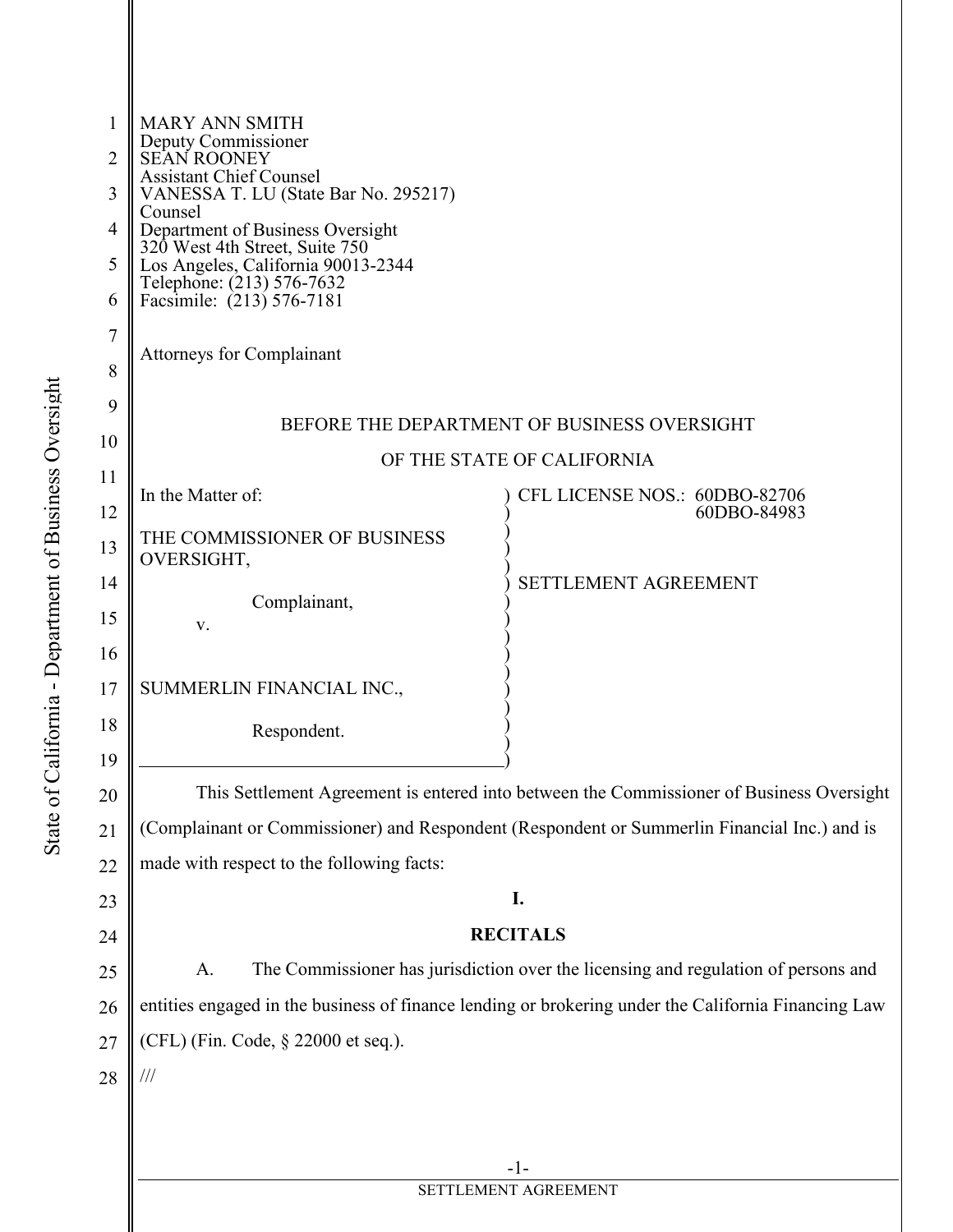3

4

5

6

7

8

9

11

12

13

15

17

18

19

1 2 B. Respondent is a corporation, located at 1845 McCulloch Boulevard, Suite A-11, Lake Havasu City, Arizona 86403.

C. Respondent is licensed as a finance broker under the CFL license numbers 60DBO-82706 and 60DBO-84983.

D. Respondent operates one branch in California and one branch in Arizona.

E. In accordance with Financial Code section 22159, CFL licensees must file an annual report with the Commissioner by March 15 of each year (Annual Report).

10 F. On January 2, 2019, the Commissioner notified CFL licensees of the March 15, 2019 deadline to file their annual reports by sending notice to the email address of each CFL licensee established pursuant to the Commissioner's Order on Electronic Communications, dated November 22, 2013. The notification admonished licensees that the Commissioner could assess penalties and summarily revoke CFL license(s) for untimely filing or failing to file pursuant to Financial Code section 22715.

14 16 G. On February 1, 2019, the Commissioner again notified CFL licensees of the March 15, 2019 deadline to file their annual reports by sending notice to the email address each CFL licensee established pursuant to the Commissioner's Order on Electronic Communications, dated November 22, 2013. The notification again warned that the Commissioner could assess penalties and summarily revoke licenses for untimely filing or failing to file pursuant to Financial Code section 22715.

20 21 22 23 24 25 H. On March 5, 2019, the Commissioner again notified CFL licensees of the March 15, 2019 deadline to file their annual reports by sending notice to the email address each CFL licensee established pursuant to the Commissioner's Order on Electronic Communications, dated November 22, 2013. The notification again warned that the Commissioner could assess penalties and summarily revoke licenses for untimely filing or failing to file pursuant to Financial Code section 22715.

26 27 28 I. As of March 15, 2019, Respondent had not filed its Annual Report with the Commissioner. As a result, the Commissioner issued a notice on March 18, 2019 to Respondent to Respondent's email address established pursuant to the Commissioner's Order on Electronic

## SETTLEMENT AGREEMENT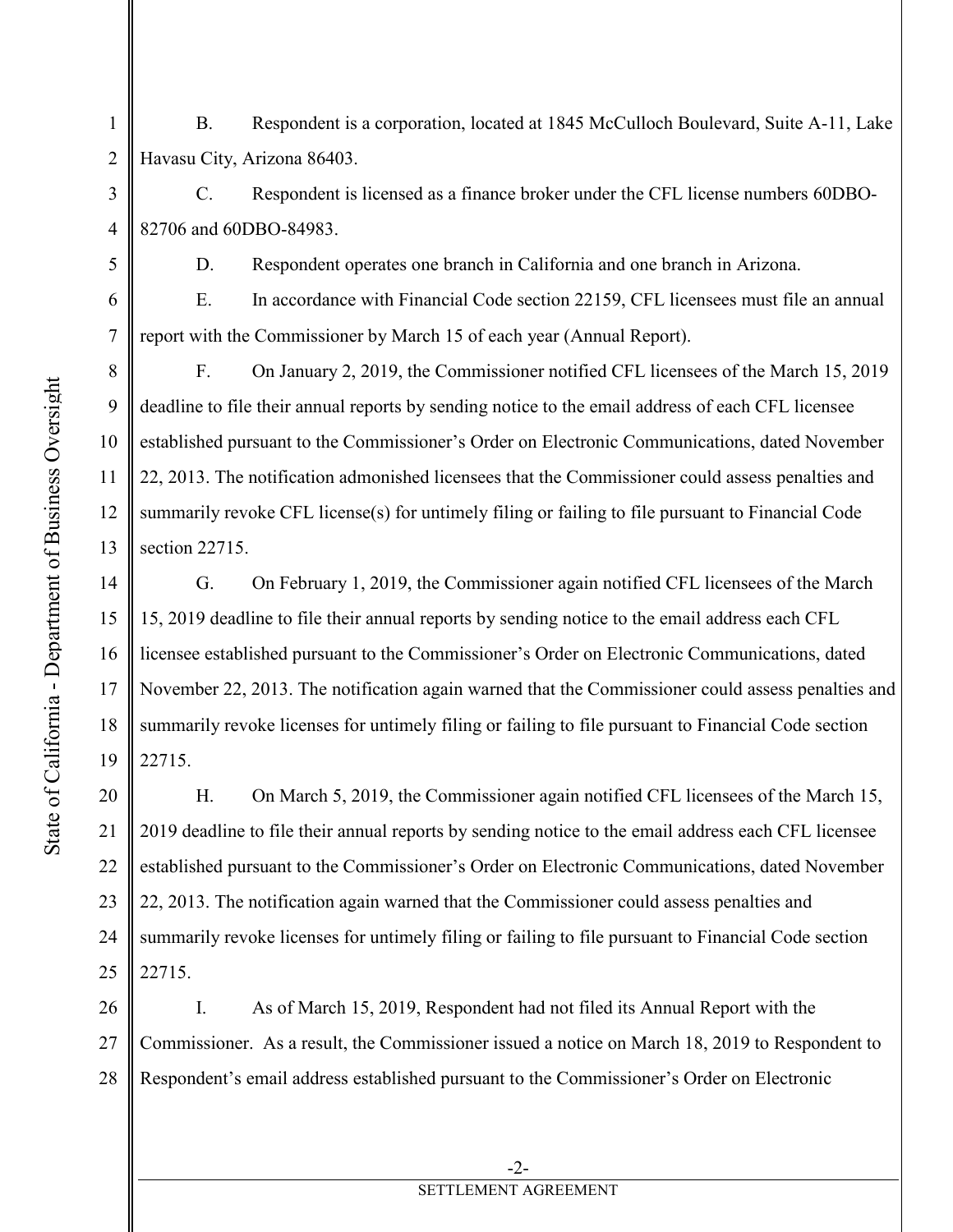1 2 3 Communications, dated November 22, 2013, advising Respondent that it should file its annual report by or before March 29, 2019 or else its license would be summarily revoked pursuant to Financial Code section 22715 (Notice email).

 J. As of March 29, 2019, Respondent had not filed its Annual Report with the Commissioner as directed in the Notice Letter. As a result, on April 3, 2019, the Commissioner issued an Order Summarily Revoking California Finance Brokers License Pursuant to Financial Code Section 22715 for CFL License Number 60DBO-82706 and 60DBO-84983 (Summary Revocation Order).

9 10 K. Upon receiving the Summary Revocation Order(s), Respondent timely notified the Commissioner that Respondent was requesting a hearing on the Summary Revocation Order(s).

 L. On April 15, 2019, Respondent submitted its Annual Report, which was due on March 15, 2019, 20 business days late. Pursuant to Financial Code Section 22715, the maximum penalty that may be imposed for filing 20 business days late is \$8,000.00 (\$100 per business day for the first five business days and \$500 per business day thereafter up to a maximum of \$25,000).

 M. In connection with these proceedings, Respondent represented to the Commissioner that it had taken no new applications under its license.

 N. The Commissioner finds that entering into this Settlement Agreement is in the public interest and consistent with the purposes fairly intended by the policies and provisions of the CFL.

 NOW, THEREFORE, in consideration of the foregoing, and the terms and conditions set forth herein, the parties agree as follows:

## **II.**

## **TERMS AND CONDITIONS**

 1. Purpose. The parties intend to resolve this matter for the purpose of judicial economy and expediency and without the uncertainty and expense of a hearing or other litigation.

25 26 27 28 2. Waiver of Hearing Rights. Respondent hereby agrees to withdraw its request for an administrative hearing on the Summary Revocation Order(s). Respondent acknowledges its right under the CFL to an administrative hearing on the Summary Revocation Order(s) and hereby waives such right to a hearing and to any reconsideration, appeal, injunction or other review that may be

4

5

6

7

8

11

12

13

14

15

16

17

18

19

20

21

22

23

24

## SETTLEMENT AGREEMENT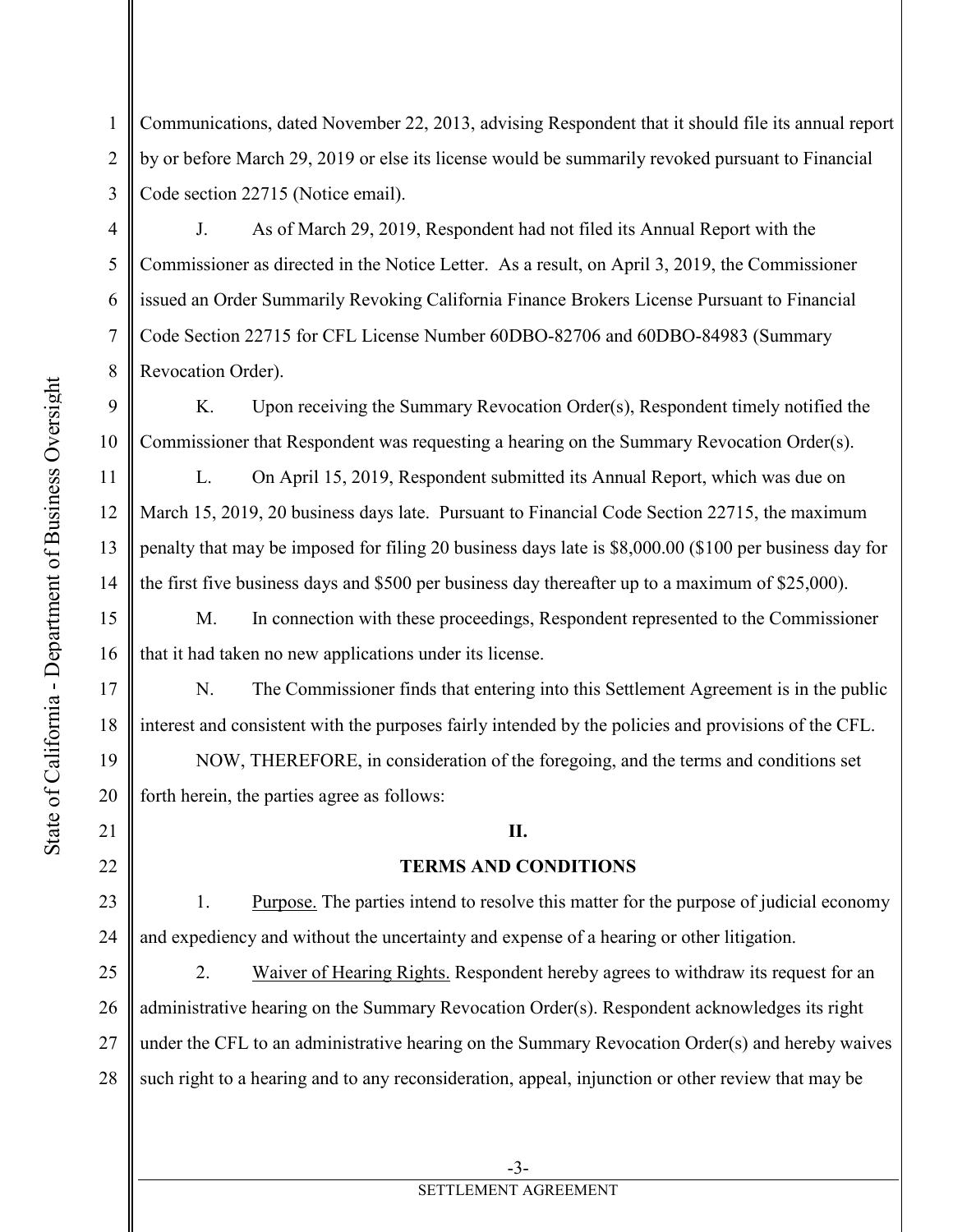1

2

3

4

5

6

8

9

11

15

16

17

18

19

20

afforded under the Financial Code; Administrative Procedure Act, including Government Code section 11415.60, subdivision (b); Code of Civil Procedure; or any other provision of law. By waiving such rights, Respondent effectively consents to the finality of the Summary Revocation Order(s).

 3. Order Rescinding Revocation Order(s). The Commissioner hereby rescinds the Summary Revocation Order, which had been issued on April 3, 2019.

7 10 12 13 14 4. Administrative Penalty. Respondent shall pay an administrative penalty of \$8000.00 no later than 30 days after the effective date of this Settlement Agreement as defined in paragraph 18. The penalty must be made payable in the form of a cashier's check or Automated Clearing House deposit to the Department of Business Oversight and transmitted to the attention of Accounting – Litigation, at the Department of Business Oversight, 1515 K Street, Suite 200, Sacramento, California 95814. Notice of the payment must be concurrently sent to Vanessa T. Lu, Counsel, Department of Business Oversight, 320 West 4th Street, Suite 750, Los Angeles, California 90013-2344.

 5. Failure to Pay Administrative Penalty. If Respondent fails to comply with paragraph 4, the Commissioner may summarily suspend it from engaging in business under its license until it provides evidence of compliance to the Commissioner's satisfaction. Respondent hereby waives any notice or hearing rights afforded under the Administrative Procedure Act, including Government Code section 11415.60, subdivision (b); Code of Civil Procedure; or any other provision of law to contest the summary suspension contemplated by this paragraph.

21 22 23 24 25 6. Full and Final Resolution. Except as stated in paragraph 5, this Settlement Agreement is intended to constitute a full and final resolution of the matter described in it. The Commissioner will not bring any further action or proceeding concerning the matter unless she discovers violations by Respondent that do not form the basis for this Settlement Agreement, including violations knowingly concealed from the Commissioner.

26 27 28 7. Commissioner's Duties. Nothing in this Settlement Agreement limits the Commissioner's ability to assist any other government agency with any action brought by that agency against Respondent, including an action based on any of the acts, omissions, or events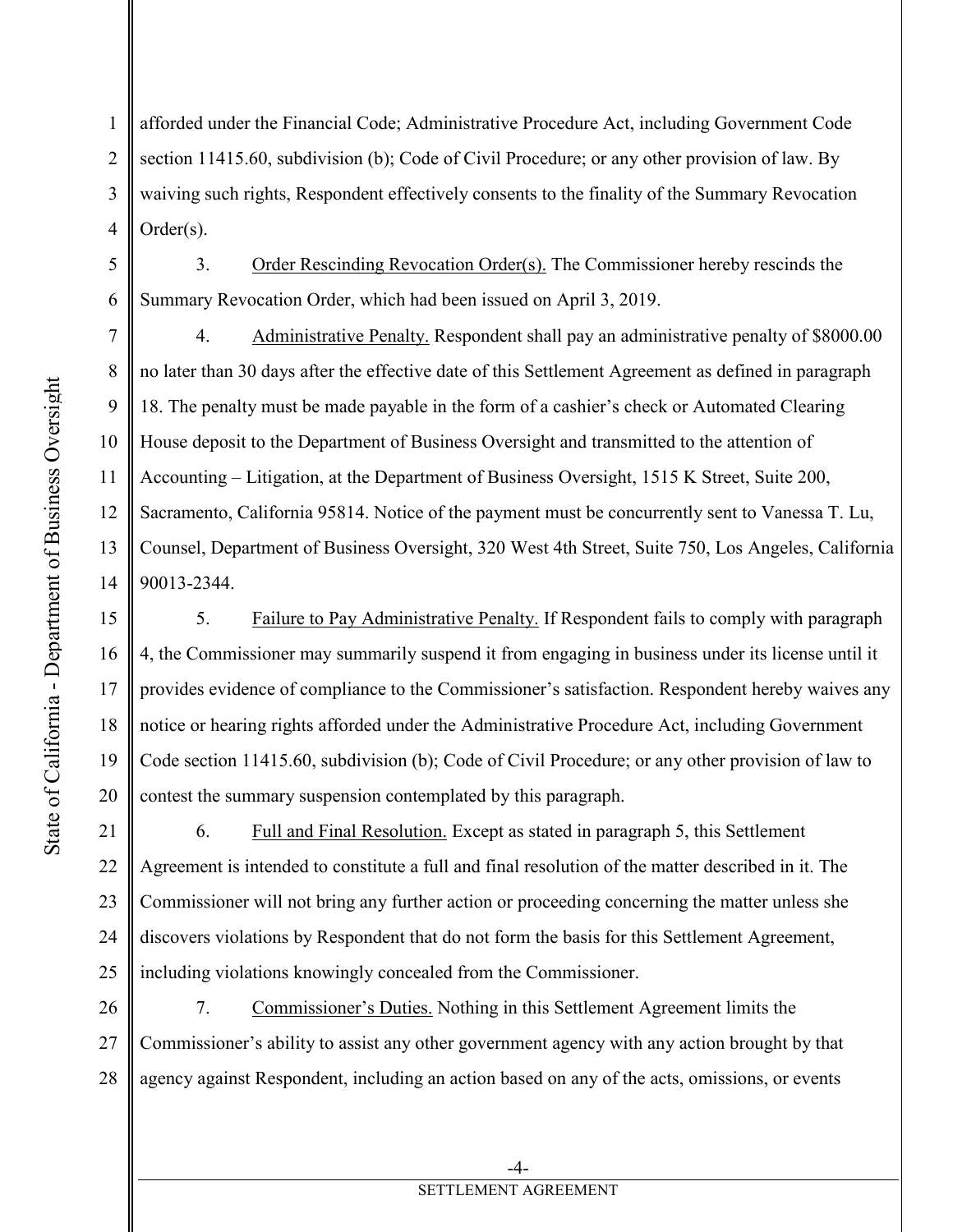described in this Settlement Agreement.

 8. Independent Legal Advice. Each of the parties represents, warrants, and agrees that it has had an opportunity to seek independent advice from its attorney(s) and/or representatives with respect to the advisability of executing this Settlement Agreement.

 9. Reliance. Each of the parties represents, warrants, and agrees that in executing this Settlement Agreement it has relied solely on the statement set forth herein and has had the opportunity to seek the legal advice of its own counsel. Each of the parties further represents, warrants, and agrees that in executing this Settlement Agreement it has placed no reliance on any statement, representation, or promise of any other party, or any other person or entity not expressly set forth herein, or upon the failure of any party or any other person or entity to make any statement, representation, or disclosure of anything whatsoever. The parties have included this clause: (1) to preclude any claim that any party was in any way fraudulently induced to execute this Settlement Agreement; and (2) to preclude the introduction of parol evidence to vary, interpret, supplement, or contradict the terms of this Settlement Agreement.

15 16 17 18 19 20 21 22 10. Full Integration. This Settlement Agreement is the final written expression and the complete and exclusive statement of all the agreements, conditions, promises, representations, and covenants between the parties with respect to the subject matter hereof, and supersedes all prior or contemporaneous agreements, negotiations, representations, understandings, and discussions between and among the parties, their respective representatives, and any other person or entity, with respect to the subject matter covered hereby. The parties have included this clause to preclude the introduction of parol evidence to vary, interpret, supplement, or contradict the terms of this Settlement Agreement.

23 24 25 26 27 28 11. No Presumption Against Drafter. In that the parties have had the opportunity to draft, review, and edit the language of this Settlement Agreement, no presumption for or against any party arising out of drafting all or any part of this Settlement Agreement will be applied in any action relating to, connected to, or involving this Settlement Agreement. Accordingly, the parties waive the benefit of Civil Code section 1654 and any successor or amended statutes, providing that in cases of

1

2

3

4

5

6

7

8

9

10

11

12

13

14

-5- SETTLEMENT AGREEMENT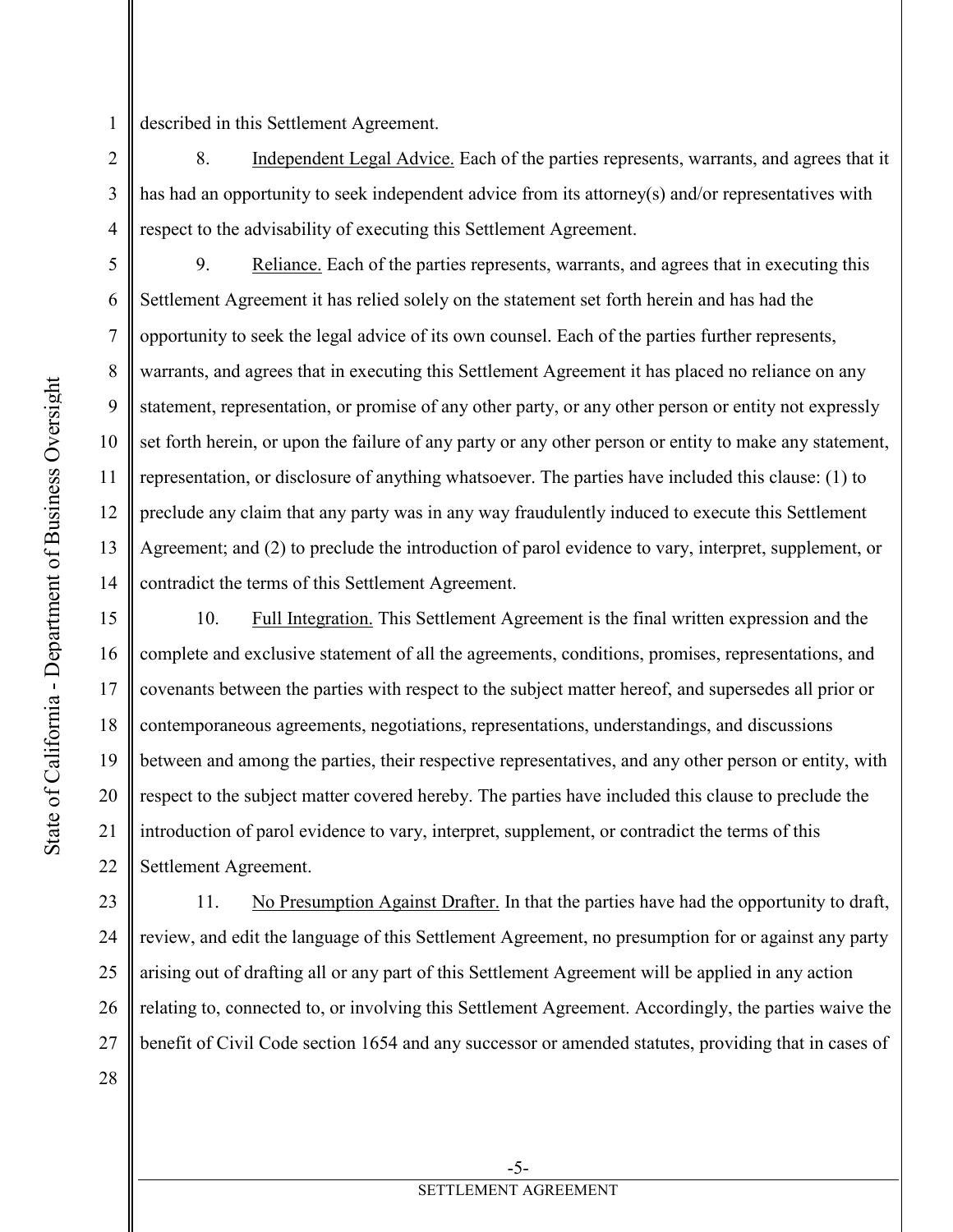State of California - Department of Business Oversight State of California - Department of Business Oversight 3

4

5

6

7

8

9

10

11

12

13

14

15

16

17

18

24

**///**

**///**

**///**

**///**

**///**

25

26

27

28

1 2 uncertainty, language of a contract should be interpreted most strongly against the party who caused the uncertainty to exist.

 12. Voluntary Agreement. Respondent hereby enters in this Settlement Agreement voluntarily and without coercion and acknowledges that no promises, threats, or assurances have been made by the Commissioner or any officer, or agent thereof, about this Settlement Agreement.

 13. Waiver, Amendments, and Modifications. No waiver, amendment, or modification of this Settlement Agreement will be valid or binding unless it is in writing and signed by all parties affected by it. Waiver of a provision of this Settlement Agreement will not be deemed a waiver of any other provision.

 14. Counterparts. The parties agree that this Settlement Agreement may be executed in one or more separate counterparts, each of which when so executed, shall be deemed an original. A fax or electronic mail signature shall be deemed the same as an original signature. Such counterparts shall together constitute and be one and the same instrument.

 15. Public Record. Respondent acknowledges that the Settlement Agreement is public record.

 16. Headings. The headings to the paragraphs of this Settlement Agreement are inserted for convenience only and will not be deemed a part hereof or affect the construction or interpretation of the provisions hereof.

19 20 17. Governing Law. This Settlement Agreement shall be construed and enforced in accordance with and governed by California law.

21 22 23 18. Effective Date. This Settlement Agreement will become effective on the date it is signed by all parties and delivered by the Commissioner to Respondent by electronic mail at greg@summerlinam.com.

-6-